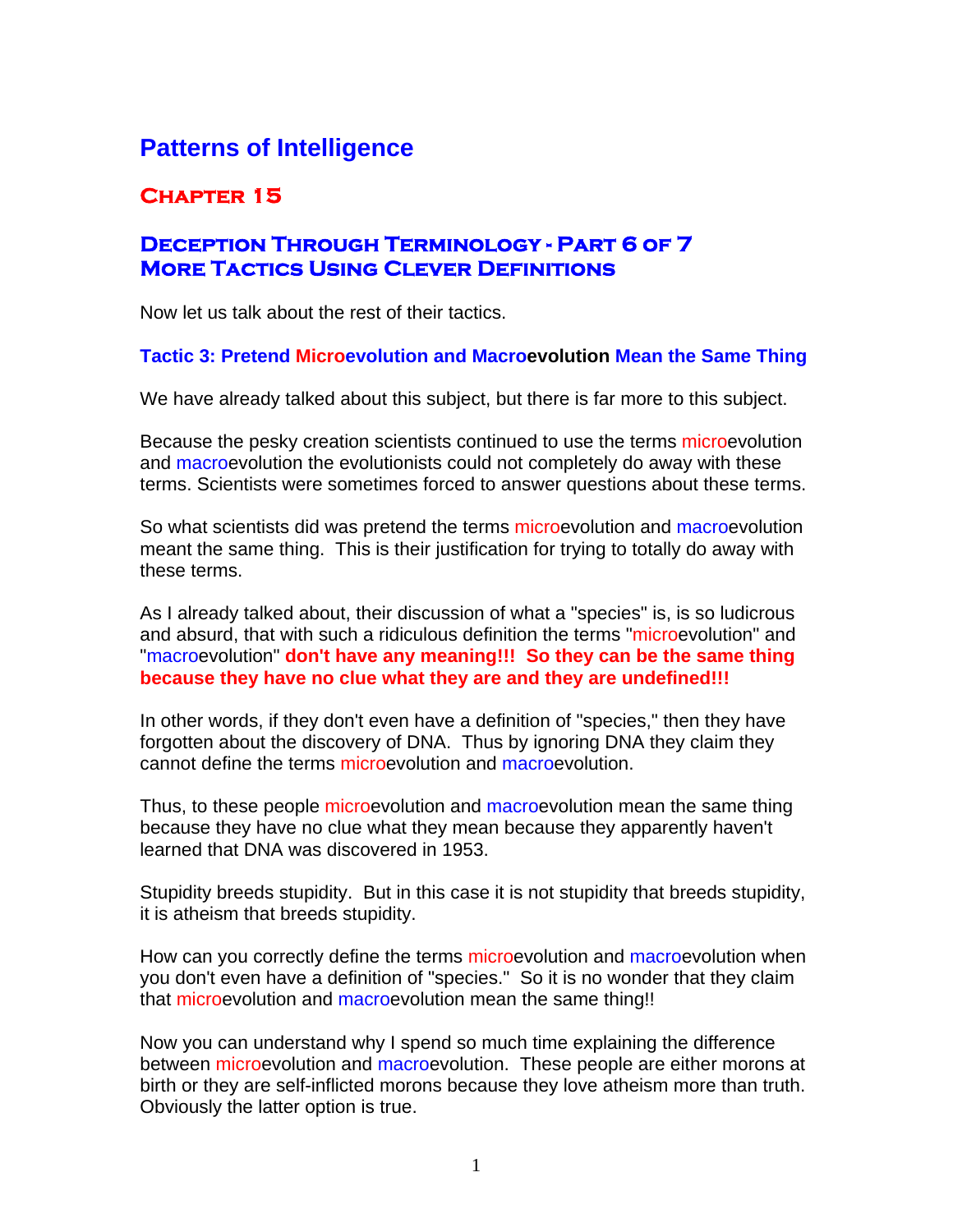While the truth is that scientists are very smart, it must be remembered what they are trying to accomplish by pretending to be stupid. They are trying to get converts to atheism. They cannot do that with science, so they do it with deception.

What the evolutionists have done is ignore the creation scientist's definitions (i.e. of "species") and (on those rare instances where they have to use the terms microevolution and macroevolution) they claim the terms microevolution and macroevolution **mean the same thing!!**

Are they really the same thing if you happen to have heard about the discovery of DNA?

Even though they obviously don't mean the same thing, the evolutionists tried to officially convince their students that they did mean the same thing.

To them, atheism is far more important than the discovery of DNA.

For example, let me quote from one of the books by Richard Dawkins, who is perhaps the world's most famous atheist and evolutionist (I have done the colorcoding):

Well, I must mention the alleged distinction between macroevolution and microevolution. I say "alleged" because my own view is that macroevolution (evolution on the grand scale of millions of years) is simply what you get when microevolution (evolution on the scale of individual lifetimes) is allowed to go on for millions of years... I have never seen any good reason to doubt the following proposition: macroevolution is lots of little bits of microevolution joined end to end over geological time, and detected by fossils instead of genetic sampling."

The Ancestor's Tale - A Pilgrimage to the Dawn of Evolution, pages 603 and 605

In other words, he thinks that if you have lots and lots of examples of microevolution, which can **never, never, never increase the size of DNA** (remember above I told you that this issue would come up), by definition, that that somehow increases the size of the DNA!!!

#### Huh??

How does 0+0+0+0+0+0+0+0+0+...+0 new nucleotides (zero nucleotides are added to the DNA or RNA of the "first living cell") = 3 billion new nucleotides???

Is mathematics different in England than in the U.S.?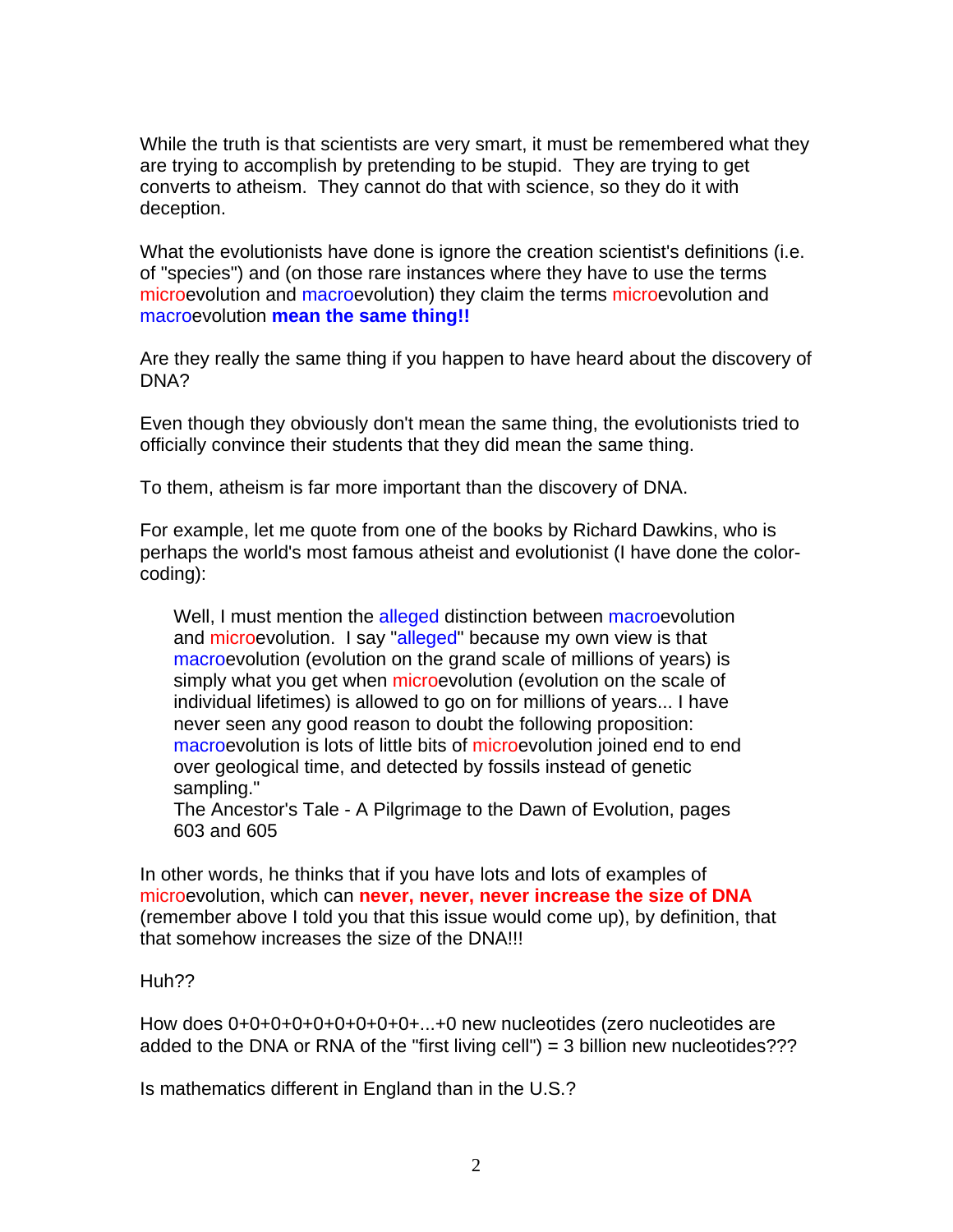He adds zero plus zero plus zero, etc. etc. new nucleotides and zero new genes and comes up with massively larger and more complex DNA structures!! This is bad math.

**The truth is that if you had microevolution for "millions of years," starting with a micro-organism, then every species on the planet earth would have DNA of the same length, with the same number of genes, as a microorganism. In other words, every species on this earth would be a singlecelled micro-organism** and you would not be reading this book (and this book would not exist) because **you** would be a single-celled bacteria**!!** 

Dawkins does not seem to understand that "lots of time" combined with adding zero plus zero plus zero plus zero, etc. does not add up to 3 billion nucleotides!!

Since when does:  $0+0+0+0+0+...$  new nucleotides = 3 billion new nucleotides

To continue this nonsense, let me quote from a pro-evolution web page, probably written more recently:

... when scientists (i.e. evolutionists) do use the terms microevolution and macroevolution, *they don't use them in the same way as creationists*... Why? Because for biologists [i.e. evolutionists], there is no relevant difference between microevolution and macroevolution. Both happen in the same way and for the same reasons, so **there is no real reason to differentiate them** ..." http://atheism.about.com/od/evolutionexplained/a/micro\_macro.htm

I agree with the claim that "evolutionists *don't use [these terms] in the same way as creationists***.**"

However, it is hard to imagine a more absurd claim that "there is no relevant difference" between microevolution and macroevolution!! Like Dawkins, this writer is also saying that microevolution and macroevolution mean exactly the same thing!!

If only microevolution existed on this planet, all of us would be single-celled organisms with very, very short DNA or RNA and we would have zero intelligence. Of course, this means we wouldn't exist as sentient beings!!

Only macroevolution can explain how the DNA or RNA of the "first living cell" could grow and grow and grow to become the DNA of humans.

Now you know why I spent so much time explaining that microevolution NEVER increases the size of the DNA. You can have a trillion consecutive generations of microevolution and the size of the DNA will not grow by one nucleotide!!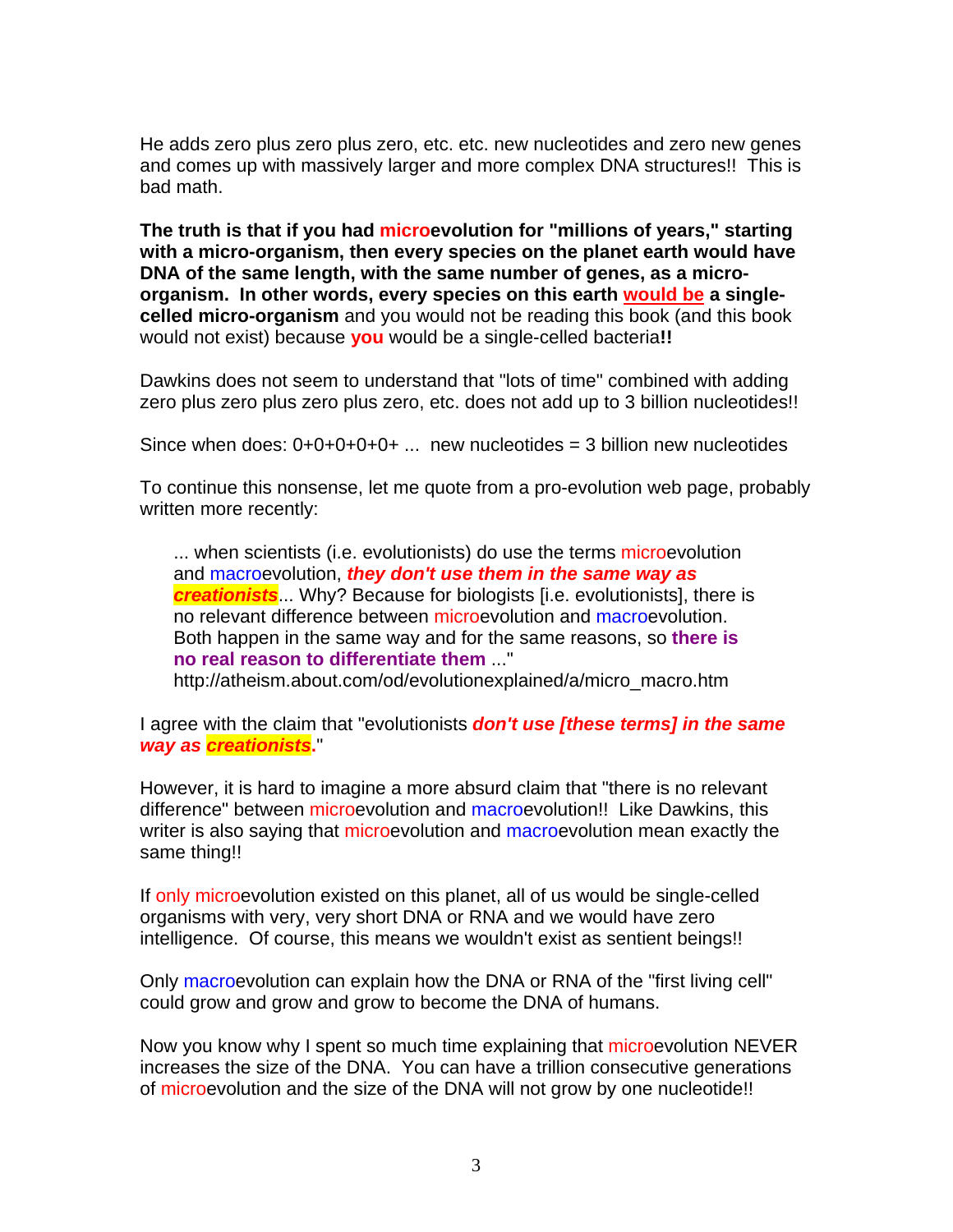The concept that "lots and lots of microevolution is equal to macroevolution" is nonsense!!!

Deception using terminology is a clever way to get people to believe in the theory of evolution, but as always, it is a giant lie. Microevolution and macroevolution are totally different subjects!! Microevolution is true science and macroevolution is false science. So to say they are the same thing is just another big lie in the long list of big lies pushed by the scientific establishment!!

## **Tactic 4: Control Dictionary and Textbook Terminology to Favor Evolution**

Because of the ambiguity of how to define the term "evolution" (should it refer to microevolution or macroevolution?), soon after the discovery of DNA the term "evolution" should have **disappeared** from the English language and all dictionaries because the term was now ambiguous.

#### **The ambiguous term "evolution" should have been replaced with the two new highly technical DNA-specific terms: microevolution and macroevolution.**

Microevolution would mean "variety within the same species" and macroevolution would mean a "new species," with longer DNA, was formed which had a new DNA structure, as creation scientists have defined the terms.

In other words, after the discovery of DNA, the term "evolution" should have been **dissolved** and thus removed from all dictionaries and textbooks, **because it was a non-technical, ambiguous term**. **But evolutionists love ambiguous terms!!**

The ambiguous term "evolution," like many other archaic and ambiguous terms, should have been replaced by the scientific terms of "microevolution" and "macroevolution," which refer to DNA.

The dictionaries, student textbooks, etc. etc. should all have had this among their definitions:

Definition: "**Evolution**" - an archaic term which is no longer used in science. With the discovery of DNA the ambiguous concept of "evolution" was replaced by the far more precise scientific terms of "microevolution" and "macroevolution," which reflect the **two distinct types** of DNA modifications.

But because scientists have never observed macroevolution, what scientists really wanted to do was to get rid of the terms "microevolution" and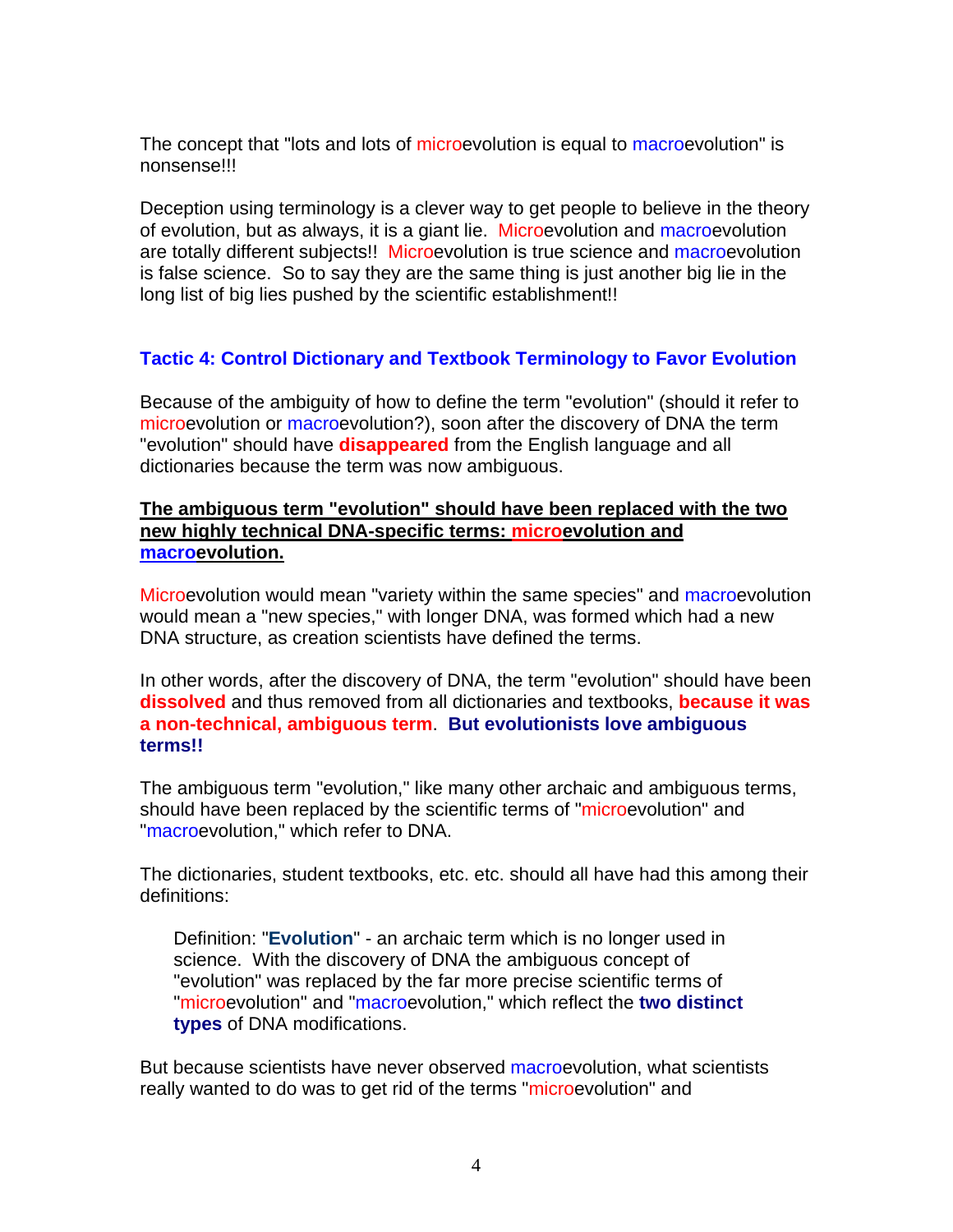"macroevolution" so that the term "evolution" could mean either "microevolution" or "macroevolution."

So they have gotten rid of these terms and when they have to refer to them they say they mean the same thing or that one is lots of examples of the other, meaning they are different degrees of the same concept.

By getting rid of the two terms, which is what they really want to do, they could use the unlimited number of examples of microevolution, but exclusively use the term "evolution" which leads students to atheism!!!

In fact, whether the term "microevolution" existed by itself (without its mirror image macroevolution), or whether both terms existed, students would quickly figure out that examples of "microevolution" were being incorrectly used when the term "macroevolution" (i.e. Darwinian "evolution") should be used.

So they got rid of **both terms** and kept the term "evolution." This way students **would not know the difference between microevolution and macroevolution** and teachers could use the term "evolution" when using examples of "microevolution."

To put it another way, the evolutionists did not want students to think in terms of microevolution and macroevolution.

**Key Concept: Thus, what happened is that the ambiguous term "evolution" did not disappear from the textbooks, rather the accurate, DNA-oriented and scientific terms "microevolution" and "macroevolution" disappeared from the textbooks and dictionaries and the term "evolution" always meant microevolution when discussing things scientists actually observed!!!** 

Why is this important?? Because scientists could use the term "evolution" every time they talked about an example from microevolution. When students heard the term "evolution" they assumed that Darwin was right and that God did not exist.

They wanted their students to be atheists. They wanted their students to constantly remember Darwin because Darwin was synonymous with atheism. This was the unseen driving force behind all of their deceptions.

And the best way to remember Darwin was to use the term "evolution" over and over and over and over again, even if it took deception.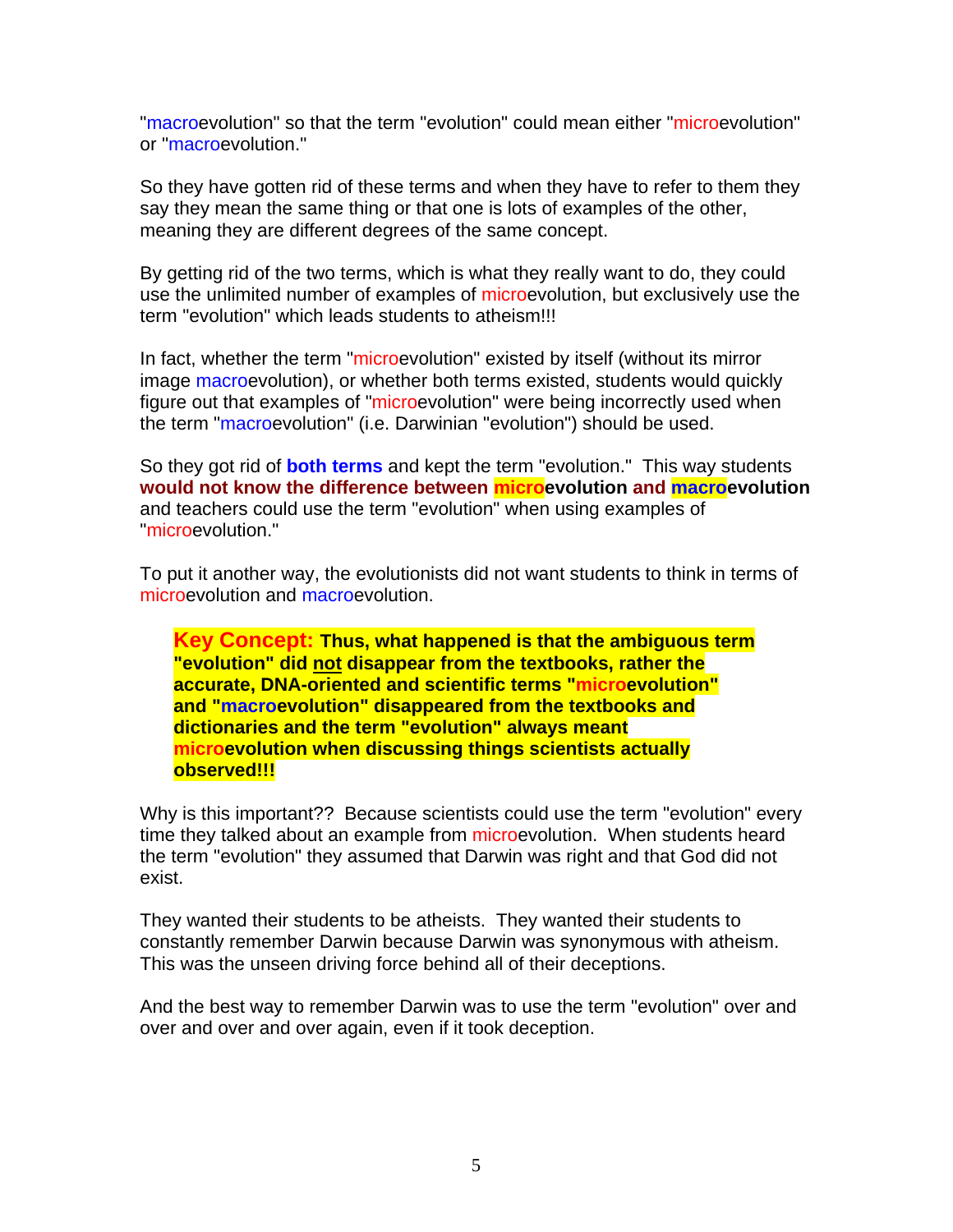Thus, it was the DNA-technical terms "microevolution" and "macroevolution that had to disappear from the dictionaries and textbooks, not the ambiguous and flexible term "evolution"!!!

All of this was so that they could achieve their goal of pushing atheism!!

### **Summary of The First Six Chapters on Definitions**

#### **Deception #1:**

The first deception for the theory of evolution was to claim that "microevolution" and "macroevolution" were the same thing or that "macroevolution" was nothing but lots of little examples of microevolution.

In other words, they did away with both terms either by ignoring the terms (i.e. removing them from textbooks) or pretending they meant the same thing or that macroevolution was lots of little pieces of microevolution.

Their preferred method was to ignore both terms and hope no student ever heard these terms.

#### **Deception #2:**

#### **Because of Deception #1, scientists were able to use examples from microevolution and claim they were examples of Darwinian evolution!!!!**

In other words, they could use obvious examples of microevolution but use the term "evolution." which to the students meant "Darwin."

They now had "scientific proof" that Darwin was right!! But it was not a proof of anything except that scientists have no integrity.

The root purpose of all of these deceptions was so that the term "evolution" could be used in place of the term "microevolution" because scientists had no examples of macroevolution" to get converts to atheism.

They wanted converts to atheism and they could not use the term macroevolution (because no examples have ever been observed or ever will be observed) and they did not want to use the term microevolution by itself (which would have raised questions about whether it was really evidence for true evolution), so they used the ambiguous term "evolution" in place of the DNAspecific term microevolution by totally doing away with both the terms microevolution and macroevolution **so the students would not know what they were doing!!!**